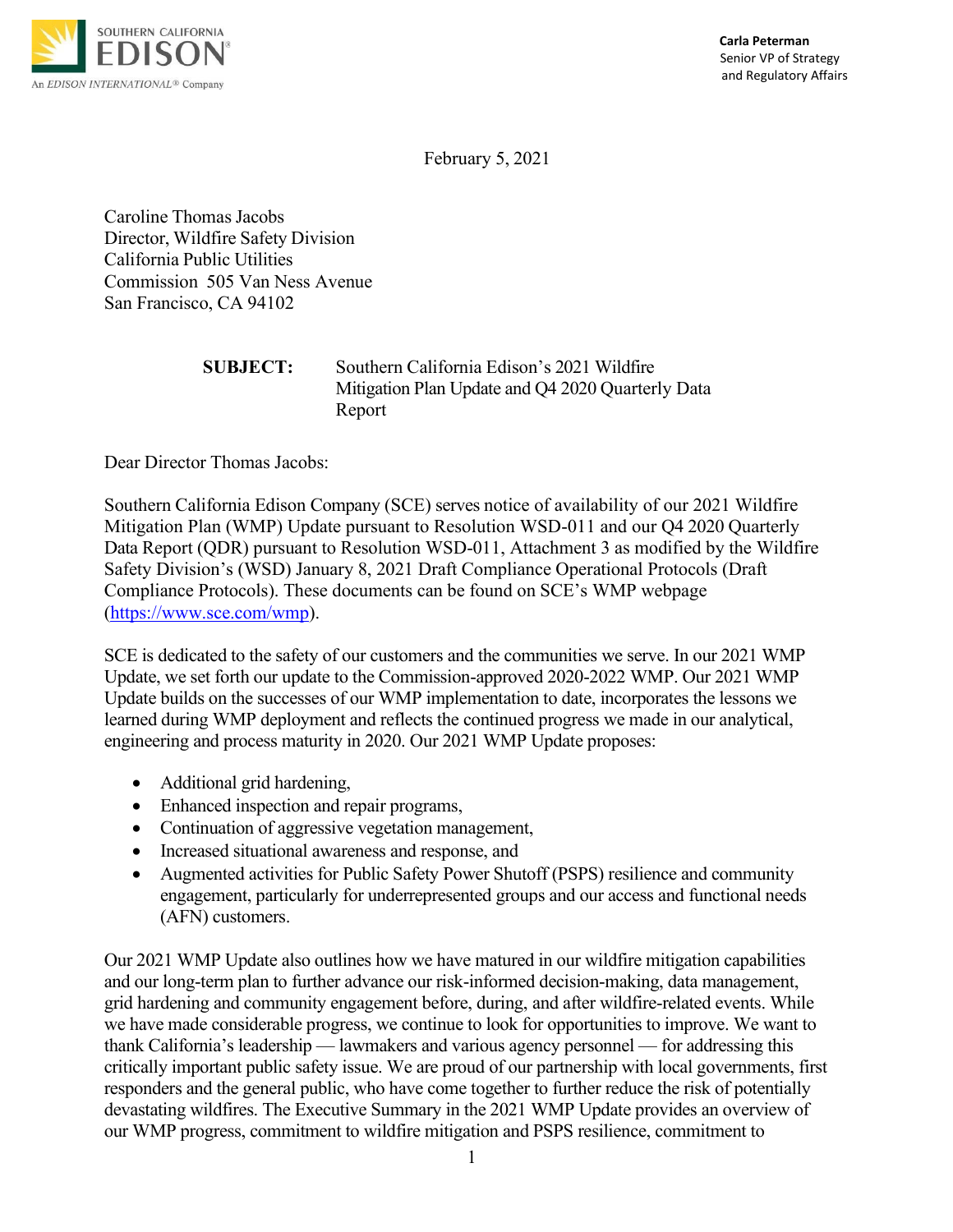responding to stakeholder feedback regarding improvements to our current PSPS process, and a summary of our planned wildfire mitigation strategies and programs.

Our Q4 2020 QDR continues to include more data than previous Quarterly Reports. While we are unable to provide all requested data at this time, we are committed to providing more data and details in subsequent QDR submissions to meet the WSD's Draft GIS Data Schema requirements. SCE appreciates the WSD acknowledging how utilities are at different stages of their data journey and how the Draft GIS Data Schema is intended to be a phased approach. Below, SCE describes the information contained in the  $Q4 2020 QDR<sup>1</sup>$  and the information included in the 2021 WMP Update.

The confidential geodatabase is being submitted through the California Public Utilities Commission's (CPUC) Kiteworks system. Non-confidential spatial data is posted on SCE's WMP webpage. The geodatabase has been provided in SCE's past Quarterly Reports in compliance with Resolution WSD-002 Class B deficiency Guidance-10. The geodatabase narrative is included in the Q4 2020 QDR within Guidance-10. SCE is also providing the Status Report in the Excel file template provided by the WSD that further denotes what spatial data SCE is providing and what is not available at this time.

In addition, SCE is serving notice of availability of the non-spatial data pursuant to Resolution WSD-011, Attachment 2.3 within Tables 1-12. SCE is also including a pdf version of these tables in Appendix 9.7 in our 2021 WMP Update. The narrative accompanying these tables is included in Chapter 6 of SCE's 2021 WMP Update. Subsequent QDRs, not submitted concurrently with an annual WMP submission, will include the pdf version and description of the data for these tables.

In our Q4 2020 QDR, we are also including a response to an ongoing requirement for Class B deficiency SCE-9 pursuant to Resolution WSD-004 as this deficiency also requires spatial data that is included in the geodatabase. SCE has three additional ongoing deficiency requirements (Guidance-9, SCE-5, and SCE-20) pursuant to Resolutions WSD-002 and WSD-004. Responses to these ongoing deficiency requirements are included in SCE's 2021 WMP Update. The location (e.g., 2021 WMP Update chapter / section number) for responses to the five ongoing Class B deficiencies are further detailed in the table below.

<sup>&</sup>lt;sup>1</sup> The Draft Compliance Protocols explain that the QDR is to include 1) a geodatabase providing quarterly updates on planned, in-progress, and completed initiative activity points, lines and polygons and 2) a nonspatial Excel file that includes all requested data within the WSD's template. Additionally, Resolution WSD-011, Attachment 3, explains that the ongoing quarterly data reporting requirements adopted in Resolutions WSD-002 and WSD-004 regarding 2020 Class B deficiencies and conditions are still required and are to be submitted alongside the new quarterly data submissions.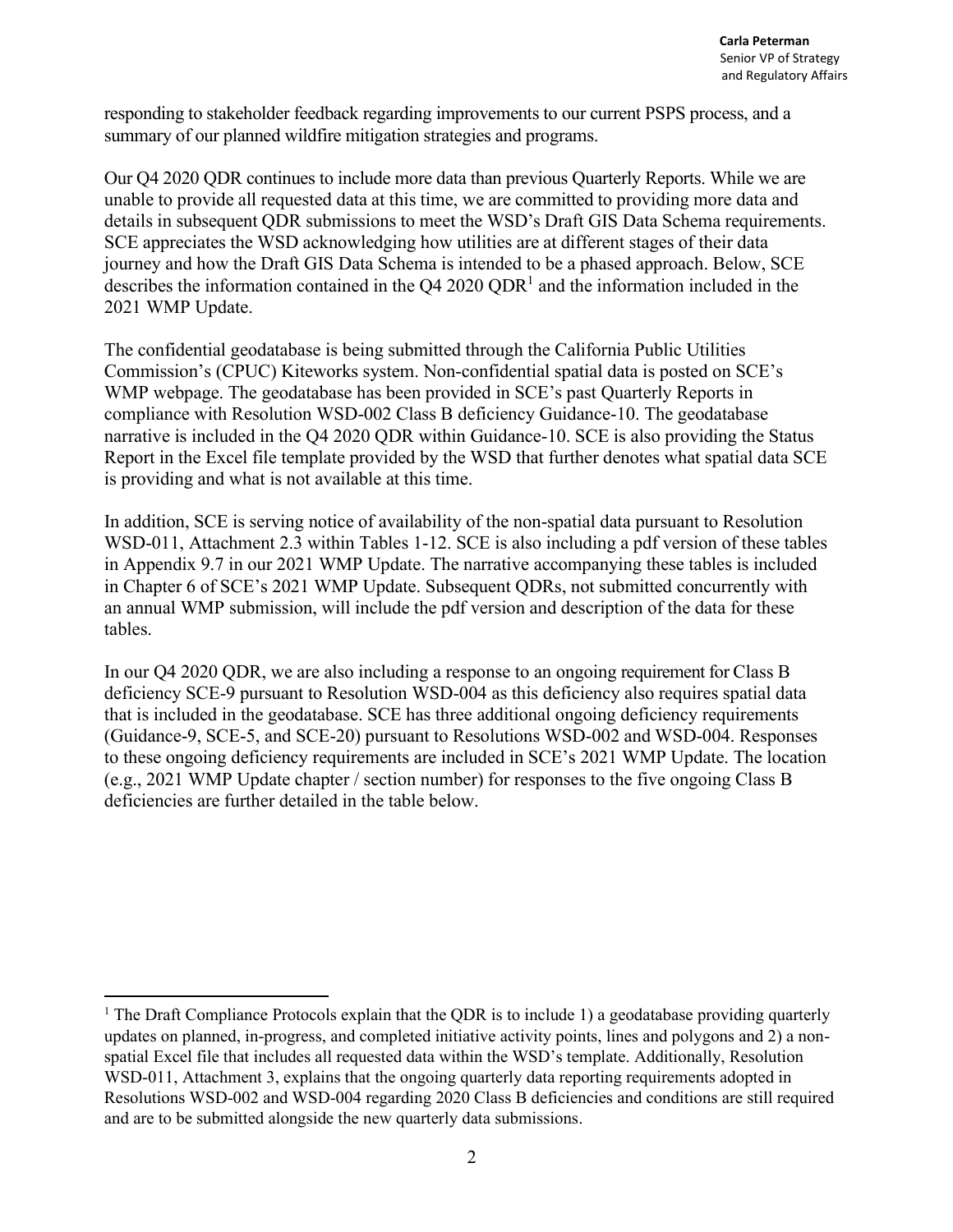| <b>Ongoing Quarterly</b><br><b>Report Deficiency</b>                         | <b>Location / Description</b>                                                                                                                                                                                                                                                                                                                                                                                                                                                                                                                                                                                                                                                                                                                                                                                                                                                                                                                                                                                                                                                                                                                                                                                                                                                                                                                                                                                                                                                                                                                                                                                                                                                                                                             |
|------------------------------------------------------------------------------|-------------------------------------------------------------------------------------------------------------------------------------------------------------------------------------------------------------------------------------------------------------------------------------------------------------------------------------------------------------------------------------------------------------------------------------------------------------------------------------------------------------------------------------------------------------------------------------------------------------------------------------------------------------------------------------------------------------------------------------------------------------------------------------------------------------------------------------------------------------------------------------------------------------------------------------------------------------------------------------------------------------------------------------------------------------------------------------------------------------------------------------------------------------------------------------------------------------------------------------------------------------------------------------------------------------------------------------------------------------------------------------------------------------------------------------------------------------------------------------------------------------------------------------------------------------------------------------------------------------------------------------------------------------------------------------------------------------------------------------------|
| Guidance-9, Insufficient<br>Discussion of Pilot<br>Programs                  | SCE responds to conditions $i. -v.$ in the 2021 WMP Update in Section 7.1.D.<br>Additionally, SCE will be providing further details on February 26, 2021 in its<br>supplemental filing regarding its technologies in response to Action SCE-8 that was<br>included in the WSD's evaluation of SCE's first Quarterly Report.                                                                                                                                                                                                                                                                                                                                                                                                                                                                                                                                                                                                                                                                                                                                                                                                                                                                                                                                                                                                                                                                                                                                                                                                                                                                                                                                                                                                               |
| Guidance-10, Data Issues -<br>General                                        | Spatial data is included in the geodatabase, submitted through the CPUC's Kiteworks<br>system. Non-confidential spatial data is located on SCE's WMP webpage. Description<br>of the spatial data and updated responses to conditions $i - iv$ are included in the Q4<br>2020 QDR.                                                                                                                                                                                                                                                                                                                                                                                                                                                                                                                                                                                                                                                                                                                                                                                                                                                                                                                                                                                                                                                                                                                                                                                                                                                                                                                                                                                                                                                         |
| SCE-5, Detailed timeline of<br>WRRM implementation<br>not provided           | SCE responds to conditions i. $-v$ . in Chapter 4 of SCE's 2021 WMP Update. Section<br>4.3.1 provides an overview of the WRRM's Probability of Ignitions (POI) and<br>Consequence at the asset level, which allows SCE to prioritize programs using asset<br>and circuit-segment level risk rankings by targeting the assets and/or circuit-segments<br>with the highest wildfire risk. Section 4.3.2 explains how WRRM is used to inform<br>decision-making. Section 4.3.3 provides a comprehensive overview of the WRRM<br>framework. Section 4.3.4 explains the PSPS component of the WRRM. Section 4.3.5<br>explains the POI models in the wildfire component of the WRRM. Section 4.3.6<br>explains the ignition consequence models within the WRRM. Section 4.3.7 explains<br>the details of the WRRM outputs used in the Multi-Attribute Risk Score (MARS)<br>framework. Section 4.3.8 explains how the WRRM was able to help calculate RSEs at<br>a more granular level. Section 4.3.9 explains how the WRRM is being used to make<br>risk-informed decisions for both existing and in-flight WMP activities as well as for<br>new wildfire initiatives and emergent issues. Section 4.3.10 describes future<br>improvements to the WRRM. Section 4.5.1 then describes the details of the models in<br>the WRRM including, for example, the models' purpose, methodology, and timeline.<br>Additionally, please see SCE's response to the first Quarterly Report Action Statement<br>SCE-12 for this deficiency, included in Appendix 9.6 of the 2021 WMP Update.<br>SCE's response to the first Quarterly Report Action Statement SCE-13 for this<br>deficiency will be included in SCE's February 26, 2021 supplemental filing. |
| SCE-9, Lack of detail<br>regarding Pole Loading<br><b>Assessment Program</b> | Spatial PLP data is included in the geodatabase. Non-confidential spatial data is<br>located on SCE's WMP webpage. Description of the PLP spatial data and updated<br>responses to conditions i. $-$ ii. are included in the Q4 2020 QDR. Additionally, SCE<br>will be providing further details on February 26, 2021 in its supplemental filing<br>regarding planned versus recorded work in response to Action SCE-9 that was<br>included in the WSD's evaluation of SCE's first Quarterly Report.                                                                                                                                                                                                                                                                                                                                                                                                                                                                                                                                                                                                                                                                                                                                                                                                                                                                                                                                                                                                                                                                                                                                                                                                                                      |
| SCE-20, Notification<br>fatigue from frequency of<br>PSPS communications     | SCE responds to conditions $i. - iv.$ in Section 8.5 of its 2021 WMP Update. The<br>response includes PSPS notification counts for the time period October to December<br>2020.                                                                                                                                                                                                                                                                                                                                                                                                                                                                                                                                                                                                                                                                                                                                                                                                                                                                                                                                                                                                                                                                                                                                                                                                                                                                                                                                                                                                                                                                                                                                                           |